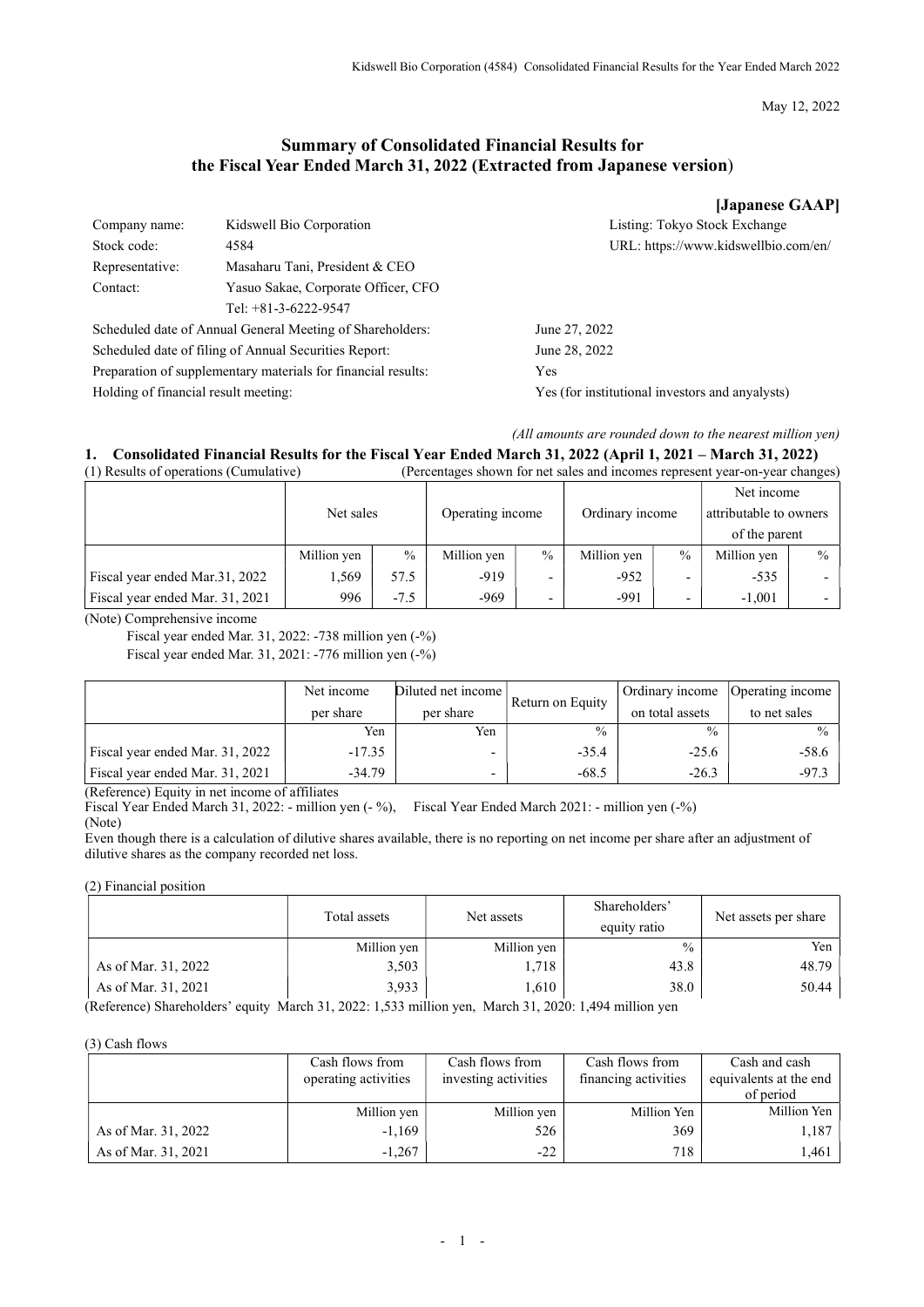## 2. Dividends

|                                                 | Dividend per share |           |     |                  |       | Dividend                 | Dividend on                    |               |  |
|-------------------------------------------------|--------------------|-----------|-----|------------------|-------|--------------------------|--------------------------------|---------------|--|
|                                                 | 10-end             | $2O$ -end |     | 3Q-end  Year-end | Total | Total dividends          | payout ratio<br>(Consolidated) | net assets    |  |
|                                                 | Yen                | Yen       | Yen | Yen              | Yen   | Million Yen              | $\frac{0}{0}$                  | $\frac{0}{0}$ |  |
| Fiscal year ended Mar. 31, 2021                 |                    | 0.00      | -   | 0.00             | 0.00  | $\overline{\phantom{0}}$ |                                |               |  |
| Fiscal year ended Mar. 31, 2022                 |                    | 0.00      | -   | 0.00             | 0.00  | $\overline{\phantom{a}}$ |                                |               |  |
| Fiscal year ending Mar. 31, 2023<br>(forecasts) | -                  | 0.00      | -   | 0.00             | 0.00  |                          |                                |               |  |

## 3. Consolidated Business Forecasts for the Fiscal Year Ending March 31, 2023 (April 1, 2022 – March 31, 2023)

Since the Company will shift to non-consolidated financial statements from the fiscal year ending March 30, 2023, the Company has decided not to disclose consolidated business forecasts but to disclose individual ones. As to the individual business forecasts, please refer to "2. Parent Company (KWB only) business forecasts of the Fiscal Year Ending March 31, 2023 (April 1, 2022 – March 31, 2023)" in the Summary of Parent Company (KWB only) Performance below.

## \* Notes

1. Changes in significant subsidiaries during the period (change in specified subsidiaries which accompanies a change in the range of consolidation): None

2. Changes in accounting policies and accounting-based estimates, and restatements

- a. Changes in accounting policies due to revisions in accounting standards, others: Yes
- b. Changes in accounting policies other than a) above: None
- c. Changes in accounting-based estimates: None

d. Restatements: None

4. Number of outstanding shares (common stock)

- a. Number of shares outstanding at the end of period (including treasury shares)
	- At the end of the fiscal year ended March, 2022: 31,437,547 shares
	- At the end of the fiscal year ended March, 2021: 29,622,847 shares
- b. Number of treasury shares at the end of period
	- At the end of the fiscal year ended March, 2022: 92 shares
	- At the end of the fiscal year ended March, 2021: 92 shares
- c. Average number of shares outstanding during the period At the end of the fiscal year ended March, 2022: 30,851,293 shares At the end of the fiscal year ended March, 2021: 28,788,906 shares

(Reference) Summary of Parent Company (KWB only) Performance

1. Parent Company (KWB only) performance of the Fiscal Year Ended March 31, 2022 (April 1, 2021 – March 31, 2022)

(1) Parent Company (KWB only) business performance (Percentages shown for net sales and incomes represent year-on-year changes)

|                                 | Net sales   |      | Operating income |               | Ordinary income |      | Net income  |               |
|---------------------------------|-------------|------|------------------|---------------|-----------------|------|-------------|---------------|
|                                 | Million yen | $\%$ | Million yen      | $\frac{0}{0}$ | Million yen     | $\%$ | Million yen | $\frac{0}{0}$ |
| Fiscal year ended Mar. 31, 2022 | .569        | 62.3 | $-651$           |               | -968            |      | $-550$      |               |
| Fiscal year ended Mar. 31, 2021 | 967         | 0.3  | $-780$           |               | -956            |      | $-1.001$    |               |

|                                 | Net income | Diluted net      |
|---------------------------------|------------|------------------|
|                                 | per share  | income per share |
|                                 | Yen        | Yen              |
| Fiscal year ended Mar. 31, 2022 | $-17.86$   |                  |
| Fiscal year ended Mar. 31, 2021 | $-34.79$   |                  |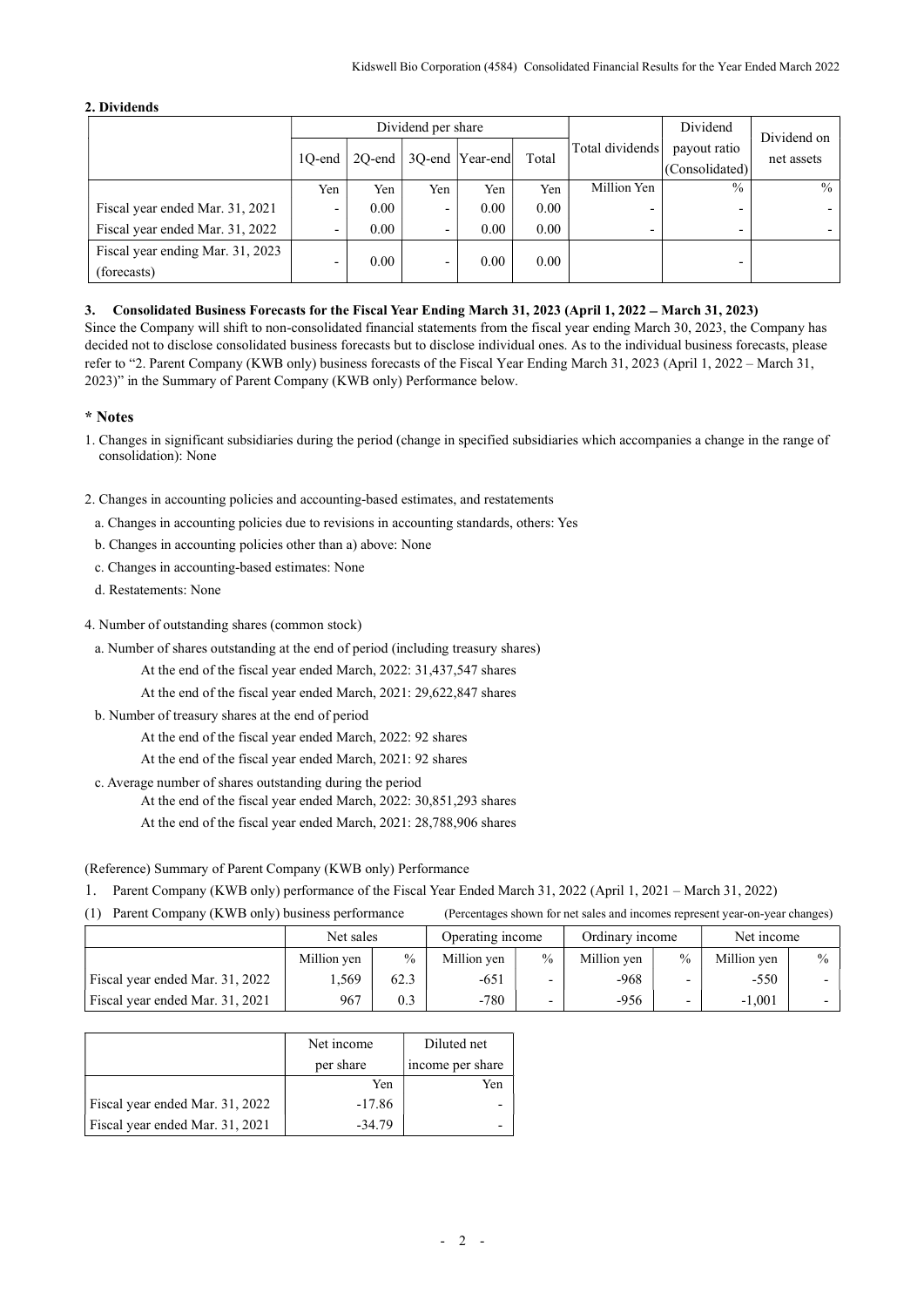(2) Parent Company (KWB only) financial position

|                     | Total assets | Net assets  | Shareholders'<br>equity ratio | Net assets per share |
|---------------------|--------------|-------------|-------------------------------|----------------------|
|                     | Million yen  | Million yen | $\frac{0}{0}$                 | Yen                  |
| As of Mar. 31, 2022 | 3,470        | 1,702       | 43.8                          | 48.30                |
| As of Mar. 31, 2021 | 3.897        | .,610       | 38.3                          | 50.44                |

(Reference) Shareholders' equity March 31, 2021: 1,518 million yen, March 31, 2020: 1,494 million yen

# 2. Parent Company (KWB only) business forecasts of the Fiscal Year Ending March 31, 2023 (April 1, 2022 – March 31, 2023)

(Percentages shown for net sales and incomes represent year-on-year changes)

|           | Net sales   | Operating income | Net income  | Net income per share |
|-----------|-------------|------------------|-------------|----------------------|
|           | Million yen | Million yen      | Million yen | Yen                  |
| Full year | 2,900       | -999             | $-1,000$    | $-31.82$             |

Since the Company mainly manages annual performance, only full-year performance forecasts are shown.

\*This summary report on Kidswell Bio's financial statements is not subject to audit procedures.

\*Cautionary statement with respect to forward-looking statements, and other special items

(Notes to information regarding future)

Forecasts regarding future performance in these materials are based on assumptions judged to be valid and the information available to the Company at the time these materials were made. These materials on future performances are not promises by the Company. Actual performance may differ significantly from these forecasts for several reasons. Please refer to "II. Outlook" on page 5 and 6 of the attachments for forecast assumptions and notes of caution for usage.

(How to obtain supplemental financial information)

Materials for the supplemental financial information are available on the Company's website (https://www.kidswellbio.com/en/).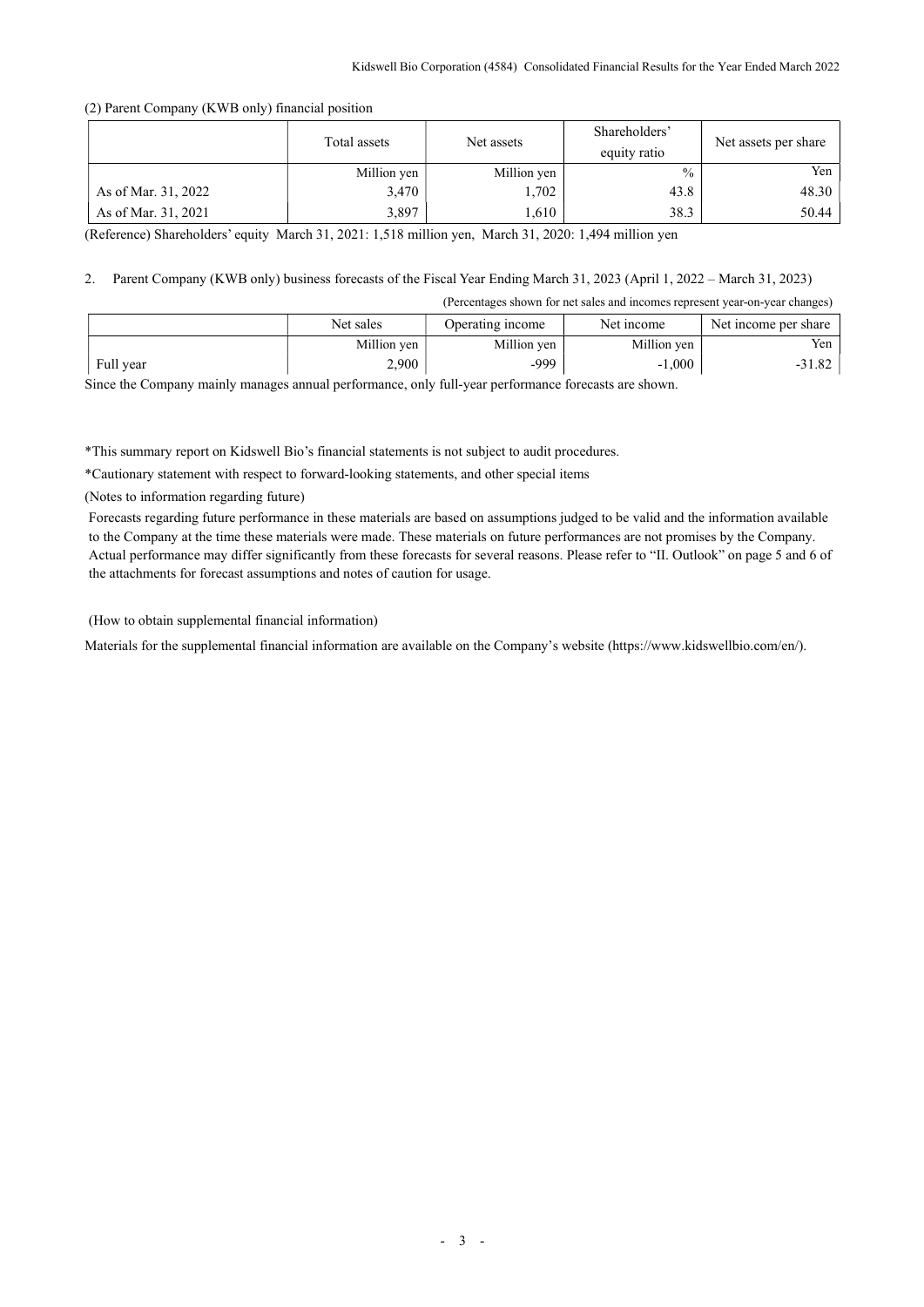# ○Table of Contents of the Attachment

| II. Business update $\cdots$ and $\cdots$ is a set of the set of the set of the set of the set of the set of the set of the set of the set of the set of the set of the set of the set of the set of the set of the set of the set |  |
|------------------------------------------------------------------------------------------------------------------------------------------------------------------------------------------------------------------------------------|--|
|                                                                                                                                                                                                                                    |  |
| IV. Fundamental policy on adoption of the accounting standards contract to the control of the second standards of the accounting standards of the second standards of the second standards of the second standards of the seco     |  |
| V. Financial statements and notes to financial statements contract to contact the contract of the contract of the contract of the contract of the contract of the contract of the contract of the contract of the contract of      |  |
|                                                                                                                                                                                                                                    |  |
| (B) Statement of consolidated income and comprehensive income contract to the statement of consolidated income and comprehensive income contract to the statement of consolidated income and comprehensive income contract to      |  |
|                                                                                                                                                                                                                                    |  |
|                                                                                                                                                                                                                                    |  |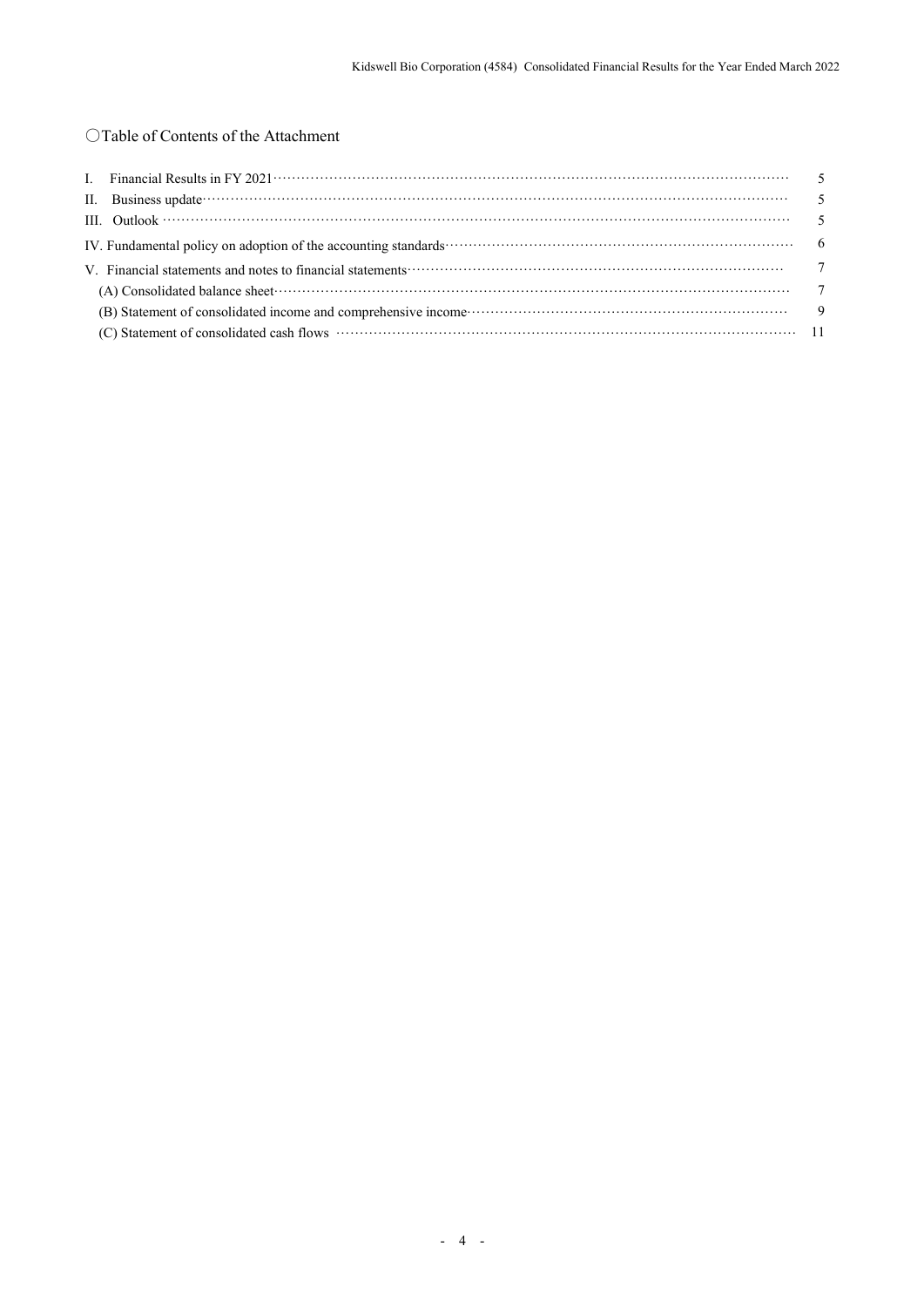## I. Financial Results in FY 2021

As a result of FY 2021, the sales amount was 1,569,232 thousand yen (57.5% increase compared to the previous consolidated fiscal year), operational loss was 919,118 thousand yen (operational loss for the previous consolidated fiscal year was 969,687 thousand yen), ordinary loss was 952,640 thousand yen (ordinary loss for the previous consolidated fiscal year was 991,166 thousand yen) and net loss attributable to owners of the parent was 535,259 thousand yen (net loss attributable to owners of the parent for the previous consolidated fiscal year was 1,001,461 thousand yen). There is no impact on business performance due to the COVID-19 pandemic for the end of the current fiscal year.

## II. Business update in FY 2021

## 1. Biosimilar Business

The Company has been collaborating with Senju Pharmaceutical Co., Ltd. based on the joint development agreement for the biosimilar in the ophthalmic area (Project name: GBS-007) executed on May 12, 2016, and Senju Pharmaceutical Co., Ltd. has received an approval of manufacturing and sales in Japan from the Ministry of Health, Labour and Welfare on September 27, 2021 and had it launched in the market on December 9, 2021. This is the third biosimilar product of the Company and is expected to contribute to the Company's stable business foundation as a revenue source.

### 4. New Biologics Businss

In the new biologics business, the Company entered into a joint research agreement with Sapporo Medical University on anticancer drug using antibody with cancer cell invasion ability and with MabGenesis for the acquisition of new antibodies with cancer cell killing effect in January 2020. The Company is promoting research and development of malignant lymphoma, vasculitis, pulmonary hypertension and partnering activities as the early- stage new biologics pipeline.

## 5. Regenerative Medicine (Cell Therapy) Business

To succeed in the regenerative medicine business, the Company has been aggressively promoting multiple projects collaborative research and business partnering with academias as well as companies by utilizing SHED as important research source.

Regarding the development of Master Cell Bank (MCB), which is the basis for commercializing SHED as a product for regenerative medicine, the Company started manufacturing master cell bank (MCB) in compliance with GMP and it has been completed. For the Company's future growth strategy, as the progress of a designer cell (reinforced cell therapy utilizing SHED), the Company executed a collaborative research agreement with NanoCarrier Co., Ltd. (NanoCarrier) on September 8, 2021, and a contracted development agreement with BioMimetics Sympathies Inc. (BMS) on the development of new cell culture method for directivity of SHED to specific diseases on December 6, 2021.

As to CSC (project name: JRM-001), the Company executed a business alliance agreement with Metcela Inc. (Metcela) on January 19, 2022, for accelerating the regenerative medicine business of KWB and Metcela by combining management resources, knowledge, and technologies in the regenerative medicine field. In addition, the Company executed a share purchase agreement with Metcela, Inc. to lead the development of JRM-001 on April 4, 2022.

#### 6. Others

The Company recorded the extraordinary income (sales profit of investment securities) in accordance with about 500 million yen cash proceed on October 21, 2021.

#### III. Outlook

Since the Company will shift to non-consolidated financial statements from the fiscal year ending March 30, 2023, the Company has decided not to disclose consolidated business forecasts but to disclose individual ones. The business forecasts for the following year include sales of 2,900,000 thousand yen, operational loss of 980,000 thousand yen, ordinary loss of 999,000 thousand yen and net loss of 1,000,000 thousand yen. The Company will pursue to have better results than the forecasts by working on the opportunities mentioned below.

The sales in the next fiscal year comprise (1) sales of biosimilar products (marketed products) and expansion of profits related to royalties, (2) sales of the product for development of manufacturing process of the fourth biosimilar product aiming to be launched by 2025, and (3) revenue related to the completion of the master cell bank (MCB), which is the basis for commercializing SHED (stem cells from human exfoliated deciduous teeth) as regenerative medicine was carried forward from the current consolidated fiscal year. Therefore, the sales in the next fiscal year estimate at 2,900,000 thousand yen. In addition, (3) is temporary items required in the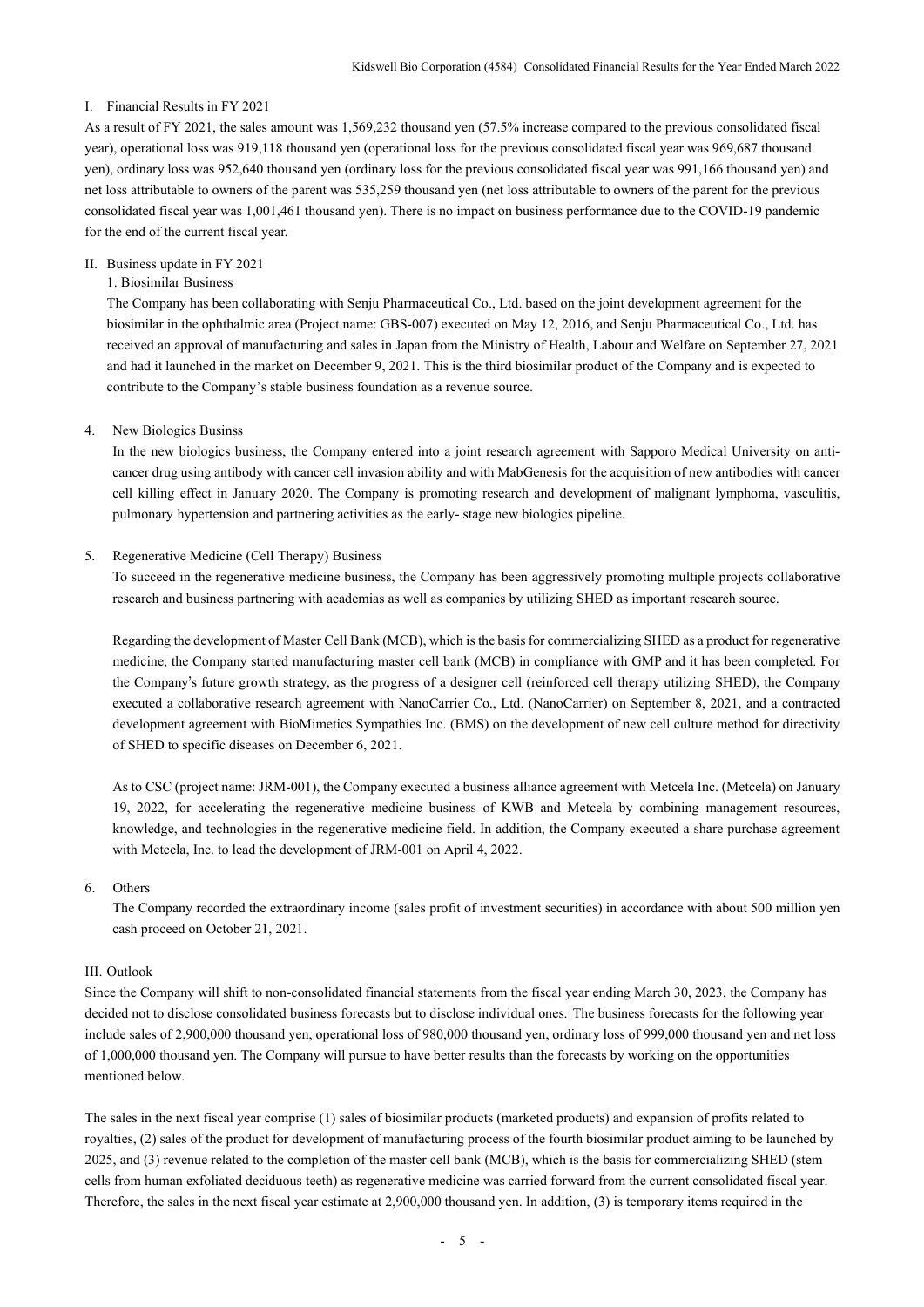development process for accounting purposes, as sales, which are equivalent to the manufacturing costs. The basis of our mid-to-long term profit structure is the profit related to biosimilars in (1). The sales of GBS-001 will decrease compared to the previous fiscal year due to inventory adjustments of the sales company, while GBS-007 launched in FY 2021 will be a new source of revenue and raise overall revenue. In addition, as a profit perspective, GBS-001 is expected to maintain the same profit ratio as in the previous fiscal year, and GBS-007 is expected to improve further profit ratio by investing in cost reduction measures over the medium term.

Establishing a stable profit base in the biosimilar business, the Company has been pursuing a stable profit and business growth with new biologics business and regenerative medicine (cell therapy) business as future growth drivers. In particular, the SHED business is the most important pipeline that supports our growth. While the Company has been working to strengthen the Company's manufacturing and clinical trial infrastructure for SHED products to launch in Japan, the Company is planning to expand its SHED business not only domestically but also overseas.

Accordingly, forecasts for the following year include R&D expenses of 1,400,000 thousand yen (the actual R&D expense for the current fiscal year was 1,150,209 thousand yen). The main breakdown is additional investments related to strengthening manufacturing capabilities for a longer-term stable supply of GBS-007, which is more steadily introduced into the market than expected after the launch, and continued investment in manufacturing cost reduction measures, including carried over from the current consolidated fiscal year. Furthermore, based on the positive results of nonclinical research of SHED, the SHED-related R&D expenses will also be maintained at a high level due to additional investments in the establishment of a manufacturing system for mass culture of SHED and an organizational structure including human resources to effectively conduct SHED clinical trials on a company-led basis for enhancing future licensing-out probability. On the other hand, as JRM-001 has been transferred to Metcela Inc., the business alliance partner, development cost will not be incurred any more, while the profit contribution from JRM-001 has been changed to royalty revenue only.

In summary, the Company decided to make a more R&D investment in the growth driver, especially the SHED pipelines. Based on the results of basic and nonclinical research results of SHED after the acquisition of Advanced Cell Technology and Engineering Ltd. in 2019, the Company has confidence in the effectiveness of SHED for our target diseases. In addition, with research, manufacturing, clinical trial know-how related to the regenerative medicine business through the development of JRM-001 and partnering activities such as a business alliance with Metcela Inc., the Company will supplement human resources and technology resources for the regenerative medicine business with such partners and invest in establishment of the infrastructure to facilitate effective and efficient R&D activities and prepare for implementing clinical trials in a timely manner.

As it should take several years to recover return from these investments, the Company decided to announce the mid-term strategic plan KWB 2.0. The Company recognizes the importance of this investment strategy based on accumulated R&D experience related to SHED after the announcement of the mid-term strategic plan in February 2021 and believes that it is appropriate and essential to implement the change of strategy at this timing in order to survive the competition in the regenerative medicine business in the future.

Profitability will be carried forward to FY 2025 in the mid-term strategic plan KWB 2.0. However, our profit structure is being strengthened by the steady progress of the biosimilar business as expected, and the sales and profits target for the mid-term period has been secured. We believe that it is most important to pursue results that should exceed the profits target from FY 2025 and beyond set in the original mid-term strategic plan, and increase the corporate value by steadily delivering new medical treatments to patients. The Company will continue to strive to optimize and facilitate R&D activities.

The financial forecasts are derived utilizing the currently available information obtained by the Company and are based on assumptions the Company deemed reasonable. The forecasts are by no means guarantees of the Company's performance. The actual results may differ significantly due to various factors. Since it is difficult to properly forecast the impact on business performance due to the COVID-19 pandemic, we have not included this impact in our business forecast.

The Company transitioned to Growth Market from April 4, 2022, as per the selection results of the new market segments by the Tokyo Stock Exchange.

### III. Fundamental policy on adoption of the accounting standards

The Group adopts the Japanese Accounting Standards s by considering various burdens to prepare financial statements based on the International Financial Reporting Standards.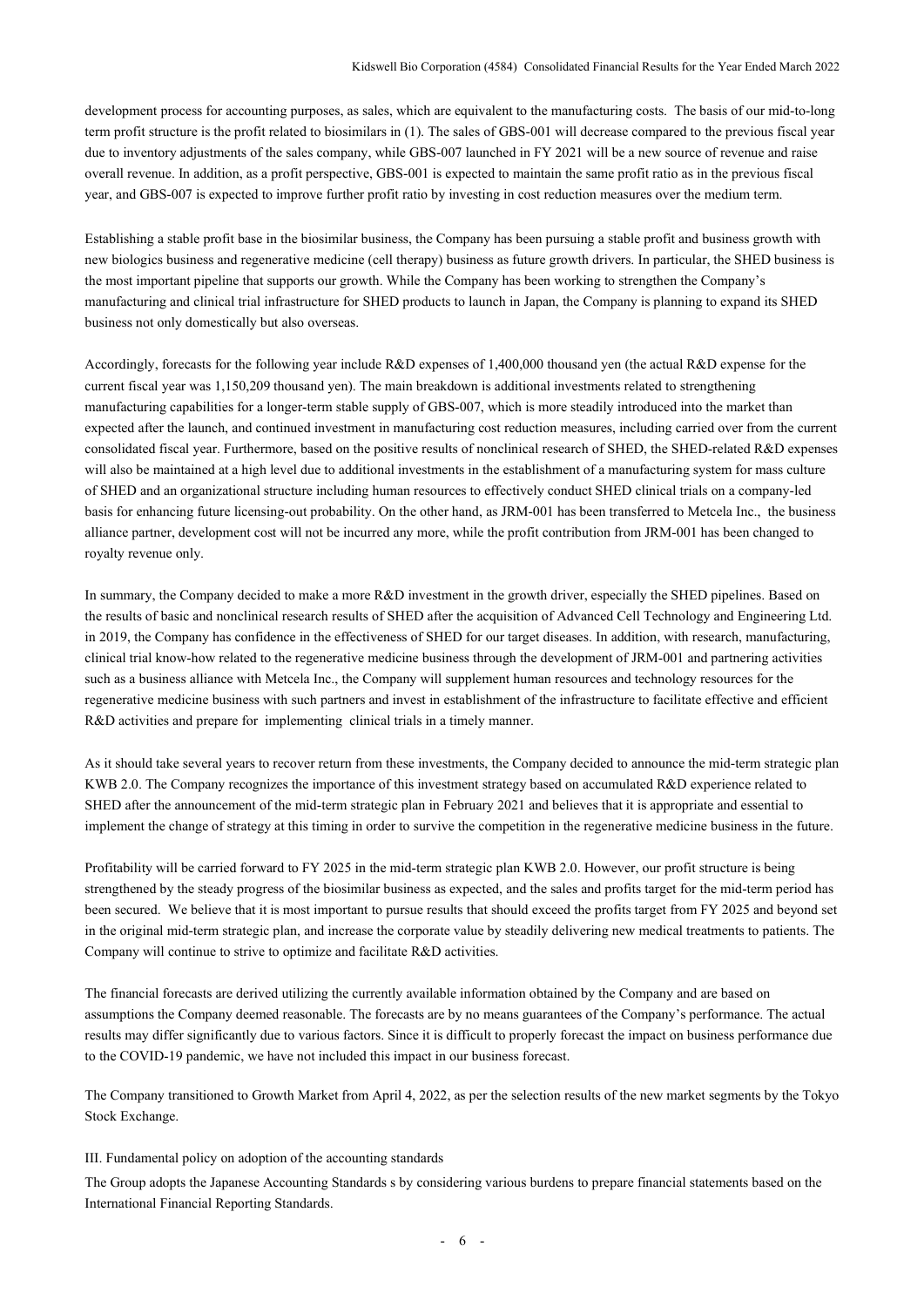# IV. Financial statements and notes to financial statements

(A) Consolidated balance sheet

| As of the end of the previous<br>As of the end of the current fiscal<br>fiscal year<br>year<br>(March 31, 2022)<br>(March 31, 2021)<br>Assets<br>Current assets<br>Cash and cash equivalents<br>1,461,158<br>1,187,189<br>Trade receivables<br>816,737<br>461,854<br>Products<br>70,712<br>200,118<br>In-process inventory<br>380,039<br>788,696<br>495,544<br>Advance payments<br>431,718<br>Other current assets<br>192,536<br>185,943<br>3,325,939<br>Total current assets<br>3,346,310<br>Non-current assets<br>Tangible fixed assets<br>Building<br>2,396<br>2,396<br>Accumulated depreciation<br>$-698$<br>$-828$<br>Building (net)<br>1,697<br>1,568<br>Tools, equipment and fixtures<br>11,500<br>11,500<br>$-7,190$<br>Accumulated depreciation<br>$-5,737$<br>Accumulated impairment loss<br>$-4,236$<br>$-4,236$<br>Tools, equipment and fixtures (net)<br>1,526<br>73<br>Total tangible fixed assets<br>3,223<br>1,641<br>Intangible fixed assets<br>3,064<br>2,622<br>Investments and other assets<br>Investment securities<br>563,159<br>154,672<br>Other assets<br>18,636<br>18,017<br>Total investments and other assets<br>581,795<br>172,690<br>177,396<br>Total non-current assets<br>587,641<br>Total assets<br>3,933,952<br>3,503,335<br>Liabilities<br><b>Current liabilities</b><br>Trade payables<br>109,739<br>45,479<br>Long-term debts to be repaid within one year<br>75,000<br>Accrued expenses<br>367,817<br>259,853<br>Income taxes payable<br>28,461<br>38,122<br><b>Contract liabilities</b><br>216,000<br>216,000<br>379,243<br>475,243<br>Reserve for loss on orders<br>Other current liabilities<br>13,058<br>18,863<br>Total current liabilities<br>1,128,562<br>1,114,319<br>Non-current liabilities<br>500,000<br>100,000<br>Convertible bonds<br>600,000<br>525,000<br>Long-term debts<br>Deferred tax liabilities<br>89,491<br>Allowance for retirement benefits<br>19,755<br>31,260<br>656,260<br>Total non-current liabilities<br>1,209,246<br><b>Total liabilities</b><br>2,323,566<br>1,784,822 |  | (in thousand yen) |
|----------------------------------------------------------------------------------------------------------------------------------------------------------------------------------------------------------------------------------------------------------------------------------------------------------------------------------------------------------------------------------------------------------------------------------------------------------------------------------------------------------------------------------------------------------------------------------------------------------------------------------------------------------------------------------------------------------------------------------------------------------------------------------------------------------------------------------------------------------------------------------------------------------------------------------------------------------------------------------------------------------------------------------------------------------------------------------------------------------------------------------------------------------------------------------------------------------------------------------------------------------------------------------------------------------------------------------------------------------------------------------------------------------------------------------------------------------------------------------------------------------------------------------------------------------------------------------------------------------------------------------------------------------------------------------------------------------------------------------------------------------------------------------------------------------------------------------------------------------------------------------------------------------------------------------------------------------------------------------------------------------------------------------------------|--|-------------------|
|                                                                                                                                                                                                                                                                                                                                                                                                                                                                                                                                                                                                                                                                                                                                                                                                                                                                                                                                                                                                                                                                                                                                                                                                                                                                                                                                                                                                                                                                                                                                                                                                                                                                                                                                                                                                                                                                                                                                                                                                                                              |  |                   |
|                                                                                                                                                                                                                                                                                                                                                                                                                                                                                                                                                                                                                                                                                                                                                                                                                                                                                                                                                                                                                                                                                                                                                                                                                                                                                                                                                                                                                                                                                                                                                                                                                                                                                                                                                                                                                                                                                                                                                                                                                                              |  |                   |
|                                                                                                                                                                                                                                                                                                                                                                                                                                                                                                                                                                                                                                                                                                                                                                                                                                                                                                                                                                                                                                                                                                                                                                                                                                                                                                                                                                                                                                                                                                                                                                                                                                                                                                                                                                                                                                                                                                                                                                                                                                              |  |                   |
|                                                                                                                                                                                                                                                                                                                                                                                                                                                                                                                                                                                                                                                                                                                                                                                                                                                                                                                                                                                                                                                                                                                                                                                                                                                                                                                                                                                                                                                                                                                                                                                                                                                                                                                                                                                                                                                                                                                                                                                                                                              |  |                   |
|                                                                                                                                                                                                                                                                                                                                                                                                                                                                                                                                                                                                                                                                                                                                                                                                                                                                                                                                                                                                                                                                                                                                                                                                                                                                                                                                                                                                                                                                                                                                                                                                                                                                                                                                                                                                                                                                                                                                                                                                                                              |  |                   |
|                                                                                                                                                                                                                                                                                                                                                                                                                                                                                                                                                                                                                                                                                                                                                                                                                                                                                                                                                                                                                                                                                                                                                                                                                                                                                                                                                                                                                                                                                                                                                                                                                                                                                                                                                                                                                                                                                                                                                                                                                                              |  |                   |
|                                                                                                                                                                                                                                                                                                                                                                                                                                                                                                                                                                                                                                                                                                                                                                                                                                                                                                                                                                                                                                                                                                                                                                                                                                                                                                                                                                                                                                                                                                                                                                                                                                                                                                                                                                                                                                                                                                                                                                                                                                              |  |                   |
|                                                                                                                                                                                                                                                                                                                                                                                                                                                                                                                                                                                                                                                                                                                                                                                                                                                                                                                                                                                                                                                                                                                                                                                                                                                                                                                                                                                                                                                                                                                                                                                                                                                                                                                                                                                                                                                                                                                                                                                                                                              |  |                   |
|                                                                                                                                                                                                                                                                                                                                                                                                                                                                                                                                                                                                                                                                                                                                                                                                                                                                                                                                                                                                                                                                                                                                                                                                                                                                                                                                                                                                                                                                                                                                                                                                                                                                                                                                                                                                                                                                                                                                                                                                                                              |  |                   |
|                                                                                                                                                                                                                                                                                                                                                                                                                                                                                                                                                                                                                                                                                                                                                                                                                                                                                                                                                                                                                                                                                                                                                                                                                                                                                                                                                                                                                                                                                                                                                                                                                                                                                                                                                                                                                                                                                                                                                                                                                                              |  |                   |
|                                                                                                                                                                                                                                                                                                                                                                                                                                                                                                                                                                                                                                                                                                                                                                                                                                                                                                                                                                                                                                                                                                                                                                                                                                                                                                                                                                                                                                                                                                                                                                                                                                                                                                                                                                                                                                                                                                                                                                                                                                              |  |                   |
|                                                                                                                                                                                                                                                                                                                                                                                                                                                                                                                                                                                                                                                                                                                                                                                                                                                                                                                                                                                                                                                                                                                                                                                                                                                                                                                                                                                                                                                                                                                                                                                                                                                                                                                                                                                                                                                                                                                                                                                                                                              |  |                   |
|                                                                                                                                                                                                                                                                                                                                                                                                                                                                                                                                                                                                                                                                                                                                                                                                                                                                                                                                                                                                                                                                                                                                                                                                                                                                                                                                                                                                                                                                                                                                                                                                                                                                                                                                                                                                                                                                                                                                                                                                                                              |  |                   |
|                                                                                                                                                                                                                                                                                                                                                                                                                                                                                                                                                                                                                                                                                                                                                                                                                                                                                                                                                                                                                                                                                                                                                                                                                                                                                                                                                                                                                                                                                                                                                                                                                                                                                                                                                                                                                                                                                                                                                                                                                                              |  |                   |
|                                                                                                                                                                                                                                                                                                                                                                                                                                                                                                                                                                                                                                                                                                                                                                                                                                                                                                                                                                                                                                                                                                                                                                                                                                                                                                                                                                                                                                                                                                                                                                                                                                                                                                                                                                                                                                                                                                                                                                                                                                              |  |                   |
|                                                                                                                                                                                                                                                                                                                                                                                                                                                                                                                                                                                                                                                                                                                                                                                                                                                                                                                                                                                                                                                                                                                                                                                                                                                                                                                                                                                                                                                                                                                                                                                                                                                                                                                                                                                                                                                                                                                                                                                                                                              |  |                   |
|                                                                                                                                                                                                                                                                                                                                                                                                                                                                                                                                                                                                                                                                                                                                                                                                                                                                                                                                                                                                                                                                                                                                                                                                                                                                                                                                                                                                                                                                                                                                                                                                                                                                                                                                                                                                                                                                                                                                                                                                                                              |  |                   |
|                                                                                                                                                                                                                                                                                                                                                                                                                                                                                                                                                                                                                                                                                                                                                                                                                                                                                                                                                                                                                                                                                                                                                                                                                                                                                                                                                                                                                                                                                                                                                                                                                                                                                                                                                                                                                                                                                                                                                                                                                                              |  |                   |
|                                                                                                                                                                                                                                                                                                                                                                                                                                                                                                                                                                                                                                                                                                                                                                                                                                                                                                                                                                                                                                                                                                                                                                                                                                                                                                                                                                                                                                                                                                                                                                                                                                                                                                                                                                                                                                                                                                                                                                                                                                              |  |                   |
|                                                                                                                                                                                                                                                                                                                                                                                                                                                                                                                                                                                                                                                                                                                                                                                                                                                                                                                                                                                                                                                                                                                                                                                                                                                                                                                                                                                                                                                                                                                                                                                                                                                                                                                                                                                                                                                                                                                                                                                                                                              |  |                   |
|                                                                                                                                                                                                                                                                                                                                                                                                                                                                                                                                                                                                                                                                                                                                                                                                                                                                                                                                                                                                                                                                                                                                                                                                                                                                                                                                                                                                                                                                                                                                                                                                                                                                                                                                                                                                                                                                                                                                                                                                                                              |  |                   |
|                                                                                                                                                                                                                                                                                                                                                                                                                                                                                                                                                                                                                                                                                                                                                                                                                                                                                                                                                                                                                                                                                                                                                                                                                                                                                                                                                                                                                                                                                                                                                                                                                                                                                                                                                                                                                                                                                                                                                                                                                                              |  |                   |
|                                                                                                                                                                                                                                                                                                                                                                                                                                                                                                                                                                                                                                                                                                                                                                                                                                                                                                                                                                                                                                                                                                                                                                                                                                                                                                                                                                                                                                                                                                                                                                                                                                                                                                                                                                                                                                                                                                                                                                                                                                              |  |                   |
|                                                                                                                                                                                                                                                                                                                                                                                                                                                                                                                                                                                                                                                                                                                                                                                                                                                                                                                                                                                                                                                                                                                                                                                                                                                                                                                                                                                                                                                                                                                                                                                                                                                                                                                                                                                                                                                                                                                                                                                                                                              |  |                   |
|                                                                                                                                                                                                                                                                                                                                                                                                                                                                                                                                                                                                                                                                                                                                                                                                                                                                                                                                                                                                                                                                                                                                                                                                                                                                                                                                                                                                                                                                                                                                                                                                                                                                                                                                                                                                                                                                                                                                                                                                                                              |  |                   |
|                                                                                                                                                                                                                                                                                                                                                                                                                                                                                                                                                                                                                                                                                                                                                                                                                                                                                                                                                                                                                                                                                                                                                                                                                                                                                                                                                                                                                                                                                                                                                                                                                                                                                                                                                                                                                                                                                                                                                                                                                                              |  |                   |
|                                                                                                                                                                                                                                                                                                                                                                                                                                                                                                                                                                                                                                                                                                                                                                                                                                                                                                                                                                                                                                                                                                                                                                                                                                                                                                                                                                                                                                                                                                                                                                                                                                                                                                                                                                                                                                                                                                                                                                                                                                              |  |                   |
|                                                                                                                                                                                                                                                                                                                                                                                                                                                                                                                                                                                                                                                                                                                                                                                                                                                                                                                                                                                                                                                                                                                                                                                                                                                                                                                                                                                                                                                                                                                                                                                                                                                                                                                                                                                                                                                                                                                                                                                                                                              |  |                   |
|                                                                                                                                                                                                                                                                                                                                                                                                                                                                                                                                                                                                                                                                                                                                                                                                                                                                                                                                                                                                                                                                                                                                                                                                                                                                                                                                                                                                                                                                                                                                                                                                                                                                                                                                                                                                                                                                                                                                                                                                                                              |  |                   |
|                                                                                                                                                                                                                                                                                                                                                                                                                                                                                                                                                                                                                                                                                                                                                                                                                                                                                                                                                                                                                                                                                                                                                                                                                                                                                                                                                                                                                                                                                                                                                                                                                                                                                                                                                                                                                                                                                                                                                                                                                                              |  |                   |
|                                                                                                                                                                                                                                                                                                                                                                                                                                                                                                                                                                                                                                                                                                                                                                                                                                                                                                                                                                                                                                                                                                                                                                                                                                                                                                                                                                                                                                                                                                                                                                                                                                                                                                                                                                                                                                                                                                                                                                                                                                              |  |                   |
|                                                                                                                                                                                                                                                                                                                                                                                                                                                                                                                                                                                                                                                                                                                                                                                                                                                                                                                                                                                                                                                                                                                                                                                                                                                                                                                                                                                                                                                                                                                                                                                                                                                                                                                                                                                                                                                                                                                                                                                                                                              |  |                   |
|                                                                                                                                                                                                                                                                                                                                                                                                                                                                                                                                                                                                                                                                                                                                                                                                                                                                                                                                                                                                                                                                                                                                                                                                                                                                                                                                                                                                                                                                                                                                                                                                                                                                                                                                                                                                                                                                                                                                                                                                                                              |  |                   |
|                                                                                                                                                                                                                                                                                                                                                                                                                                                                                                                                                                                                                                                                                                                                                                                                                                                                                                                                                                                                                                                                                                                                                                                                                                                                                                                                                                                                                                                                                                                                                                                                                                                                                                                                                                                                                                                                                                                                                                                                                                              |  |                   |
|                                                                                                                                                                                                                                                                                                                                                                                                                                                                                                                                                                                                                                                                                                                                                                                                                                                                                                                                                                                                                                                                                                                                                                                                                                                                                                                                                                                                                                                                                                                                                                                                                                                                                                                                                                                                                                                                                                                                                                                                                                              |  |                   |
|                                                                                                                                                                                                                                                                                                                                                                                                                                                                                                                                                                                                                                                                                                                                                                                                                                                                                                                                                                                                                                                                                                                                                                                                                                                                                                                                                                                                                                                                                                                                                                                                                                                                                                                                                                                                                                                                                                                                                                                                                                              |  |                   |
|                                                                                                                                                                                                                                                                                                                                                                                                                                                                                                                                                                                                                                                                                                                                                                                                                                                                                                                                                                                                                                                                                                                                                                                                                                                                                                                                                                                                                                                                                                                                                                                                                                                                                                                                                                                                                                                                                                                                                                                                                                              |  |                   |
|                                                                                                                                                                                                                                                                                                                                                                                                                                                                                                                                                                                                                                                                                                                                                                                                                                                                                                                                                                                                                                                                                                                                                                                                                                                                                                                                                                                                                                                                                                                                                                                                                                                                                                                                                                                                                                                                                                                                                                                                                                              |  |                   |
|                                                                                                                                                                                                                                                                                                                                                                                                                                                                                                                                                                                                                                                                                                                                                                                                                                                                                                                                                                                                                                                                                                                                                                                                                                                                                                                                                                                                                                                                                                                                                                                                                                                                                                                                                                                                                                                                                                                                                                                                                                              |  |                   |
|                                                                                                                                                                                                                                                                                                                                                                                                                                                                                                                                                                                                                                                                                                                                                                                                                                                                                                                                                                                                                                                                                                                                                                                                                                                                                                                                                                                                                                                                                                                                                                                                                                                                                                                                                                                                                                                                                                                                                                                                                                              |  |                   |
|                                                                                                                                                                                                                                                                                                                                                                                                                                                                                                                                                                                                                                                                                                                                                                                                                                                                                                                                                                                                                                                                                                                                                                                                                                                                                                                                                                                                                                                                                                                                                                                                                                                                                                                                                                                                                                                                                                                                                                                                                                              |  |                   |
|                                                                                                                                                                                                                                                                                                                                                                                                                                                                                                                                                                                                                                                                                                                                                                                                                                                                                                                                                                                                                                                                                                                                                                                                                                                                                                                                                                                                                                                                                                                                                                                                                                                                                                                                                                                                                                                                                                                                                                                                                                              |  |                   |
|                                                                                                                                                                                                                                                                                                                                                                                                                                                                                                                                                                                                                                                                                                                                                                                                                                                                                                                                                                                                                                                                                                                                                                                                                                                                                                                                                                                                                                                                                                                                                                                                                                                                                                                                                                                                                                                                                                                                                                                                                                              |  |                   |
|                                                                                                                                                                                                                                                                                                                                                                                                                                                                                                                                                                                                                                                                                                                                                                                                                                                                                                                                                                                                                                                                                                                                                                                                                                                                                                                                                                                                                                                                                                                                                                                                                                                                                                                                                                                                                                                                                                                                                                                                                                              |  |                   |
|                                                                                                                                                                                                                                                                                                                                                                                                                                                                                                                                                                                                                                                                                                                                                                                                                                                                                                                                                                                                                                                                                                                                                                                                                                                                                                                                                                                                                                                                                                                                                                                                                                                                                                                                                                                                                                                                                                                                                                                                                                              |  |                   |
|                                                                                                                                                                                                                                                                                                                                                                                                                                                                                                                                                                                                                                                                                                                                                                                                                                                                                                                                                                                                                                                                                                                                                                                                                                                                                                                                                                                                                                                                                                                                                                                                                                                                                                                                                                                                                                                                                                                                                                                                                                              |  |                   |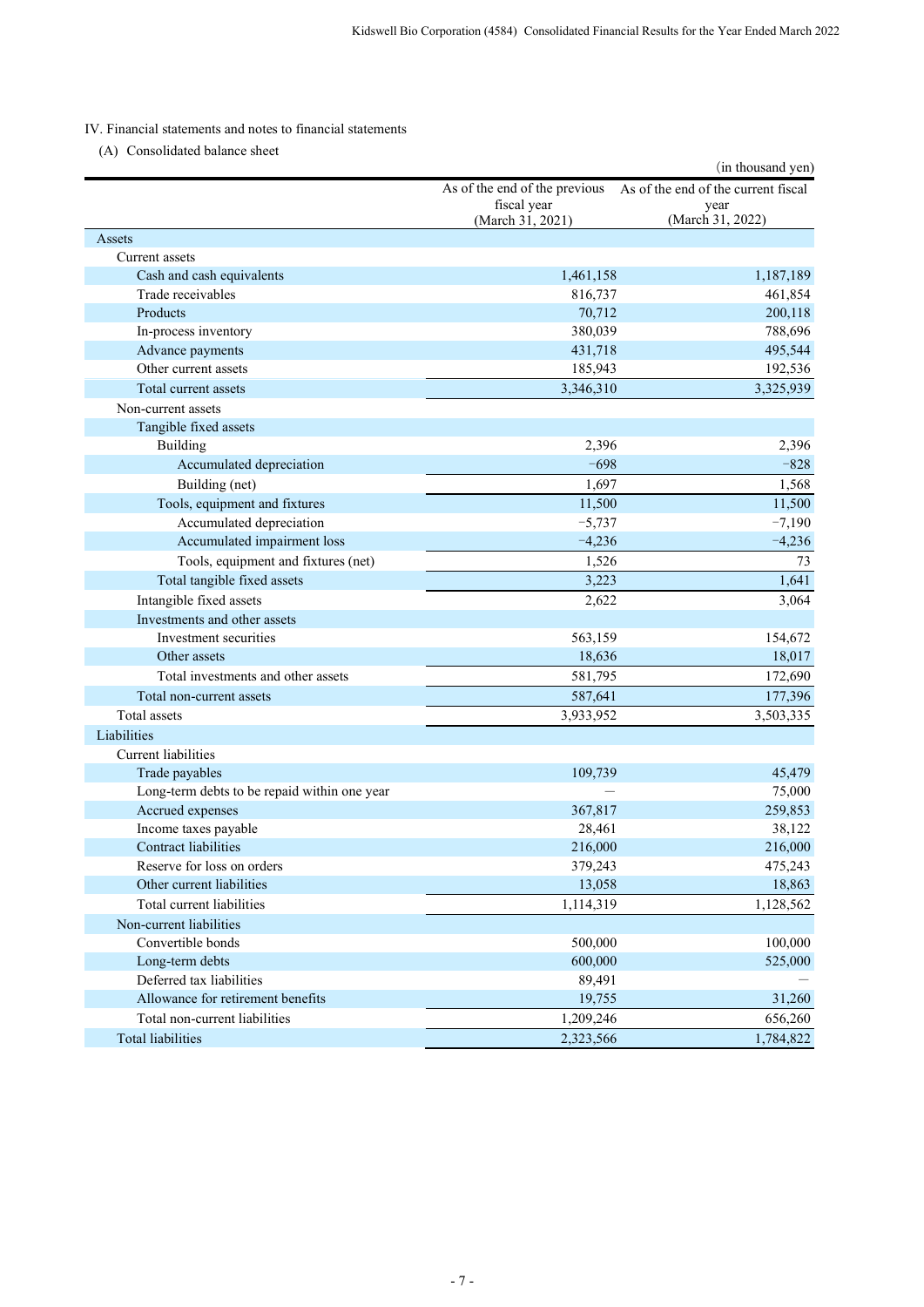|                                                          |                                                                  | (in thousand yen)                                               |
|----------------------------------------------------------|------------------------------------------------------------------|-----------------------------------------------------------------|
|                                                          | As of the end of the previous<br>fiscal year<br>(March 31, 2021) | As of the end of the current fiscal<br>year<br>(March 31, 2022) |
| Shareholders' equity                                     |                                                                  |                                                                 |
| Shareholders' capital                                    |                                                                  |                                                                 |
| Common stock                                             | 1,032,179                                                        | 1,421,212                                                       |
| Capital surplus                                          | 10,337,779                                                       | 10,726,813                                                      |
| Retained earnings                                        | $-10,078,706$                                                    | $-10,613,965$                                                   |
| Treasury stock                                           | $-73$                                                            | $-73$                                                           |
| Total shareholders capital                               | 1,291,179                                                        | 1,533,987                                                       |
| Accumulated other comprehensive income                   |                                                                  |                                                                 |
| Valuation difference on available-for-sale<br>securities | 202,965                                                          |                                                                 |
| Total accumulated other comprehensive income             | 202,965                                                          |                                                                 |
| Equity warrants                                          | 116,240                                                          | 184,525                                                         |
| Total shareholders' equity                               | 1,610,385                                                        | 1,718,513                                                       |
| Total liabilities and shareholders' equity               | 3,933,952                                                        | 3,503,335                                                       |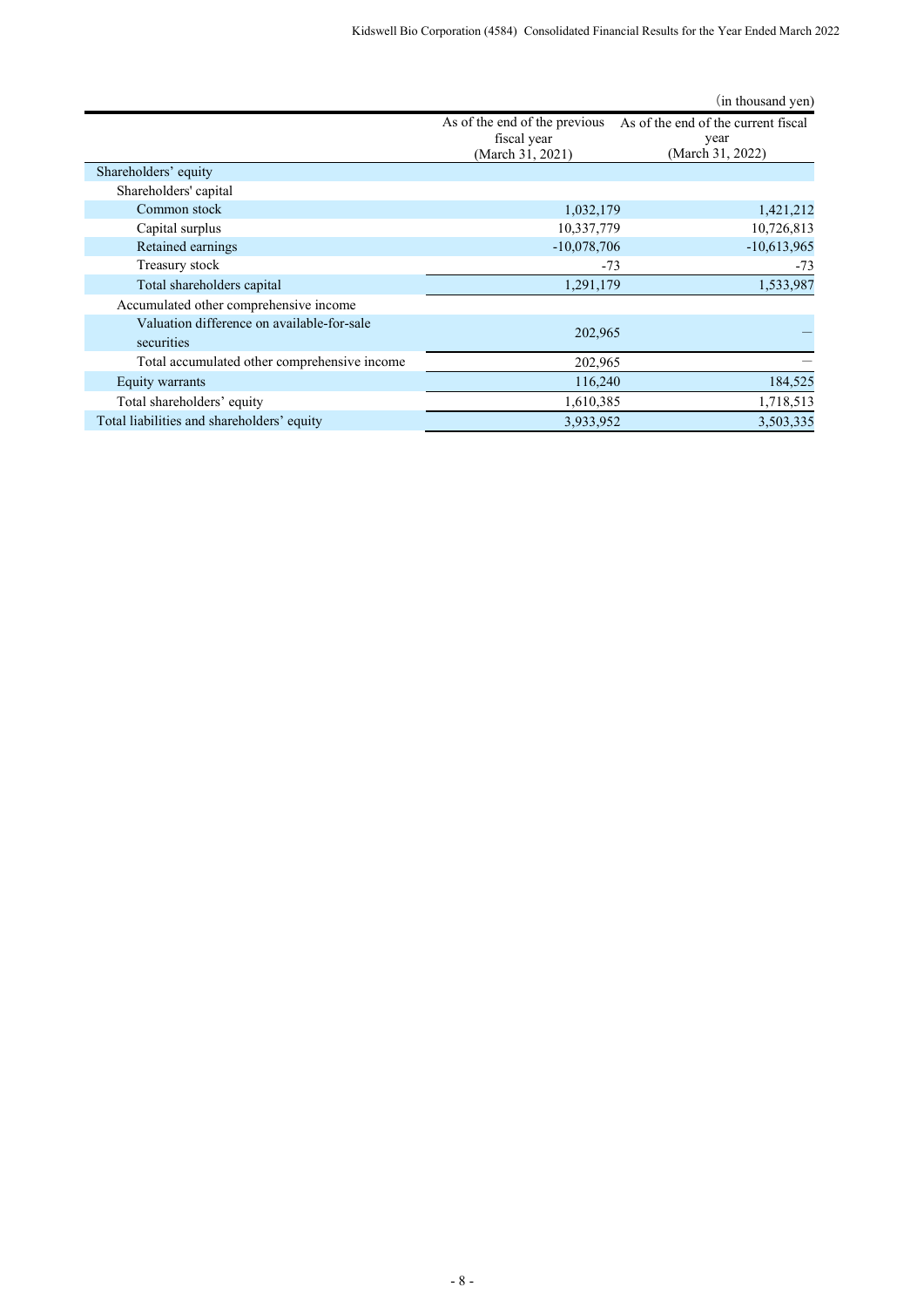# (B) Statement of consolidated income and comprehensive income

(Statement of consolidated income)

| ratement of consonance medine                          |                                                              | (in thousand yen)                                                                   |
|--------------------------------------------------------|--------------------------------------------------------------|-------------------------------------------------------------------------------------|
|                                                        | Previous fiscal year<br>(April 1, 2020 to March 31,<br>2021) | As of the end of the current<br>fiscal<br>year (April 1, 2021 to March 31,<br>2022) |
| Gross sales                                            | 996,543                                                      | 1,569,232                                                                           |
| Cost of goods sold                                     | 119,571                                                      | 550,357                                                                             |
| Gross profit                                           | 876,971                                                      | 1,018,875                                                                           |
| Selling, general and administrative expenses           |                                                              |                                                                                     |
| Retirement benefits cost                               | 5.040                                                        | 15,585                                                                              |
| Research and development expenses                      | 963,868                                                      | 1,150,209                                                                           |
| Salaries and allowances                                | 246,723                                                      | 267,420                                                                             |
| Other expenses                                         | 631,027                                                      | 504,778                                                                             |
| Total selling, general and administrative expenses     | 1,846,659                                                    | 1,937,994                                                                           |
| Operating loss                                         | $-969,687$                                                   | $-919,118$                                                                          |
| Non-operating income                                   |                                                              |                                                                                     |
| Interest income                                        | 52                                                           | 11                                                                                  |
| Income from sale of materials                          | 1.000                                                        | 2,775                                                                               |
| Miscellaneous income                                   | 1.499                                                        | 48                                                                                  |
| Total non-operating income                             | 2,552                                                        | 2,834                                                                               |
| Non-operating expenses                                 |                                                              |                                                                                     |
| Interest expense                                       | 15,688                                                       | 15,460                                                                              |
| Stock issuance expenses                                | 4,534                                                        | 4,286                                                                               |
| Commission paid                                        |                                                              | 6,998                                                                               |
| Foreign exchange loss                                  | 3,028                                                        | 9,366                                                                               |
| Miscellaneous loss                                     | 780                                                          | 244                                                                                 |
| Total non-operating expenses                           | 24,031                                                       | 36,356                                                                              |
| Ordinary loss                                          | $-991,166$                                                   | $-952,640$                                                                          |
| Extraordinary gain                                     |                                                              |                                                                                     |
| Profits on Investment securities sold                  | $\equiv$                                                     | 417,736                                                                             |
| Reversal of equity warrant                             |                                                              | 1,144                                                                               |
| Total extraordinary gain                               |                                                              | 418,881                                                                             |
| Extraordinary loss                                     |                                                              |                                                                                     |
| Loss on retirement of fixed assets                     | $\mathbf{0}$                                                 |                                                                                     |
| Loss on sales of stocks of subsidiaries and affiliates | 7,064                                                        |                                                                                     |
| Impairment loss                                        | 1,449                                                        |                                                                                     |
| Total extraordinary loss                               | 8,513                                                        |                                                                                     |
| Net loss for the year before taxes adjustments         | -999,680                                                     | $-533,759$                                                                          |
| Corporate, residential and enterprise taxes            | 1,781                                                        | 1,500                                                                               |
| Total corporate and other taxes                        | 1,781                                                        | 1,500                                                                               |
| Net loss for the year                                  | $-1,001,461$                                                 | $-535,259$                                                                          |
| Net loss attributable to owners of the parents         | $-1,001,461$                                                 | $-535,259$                                                                          |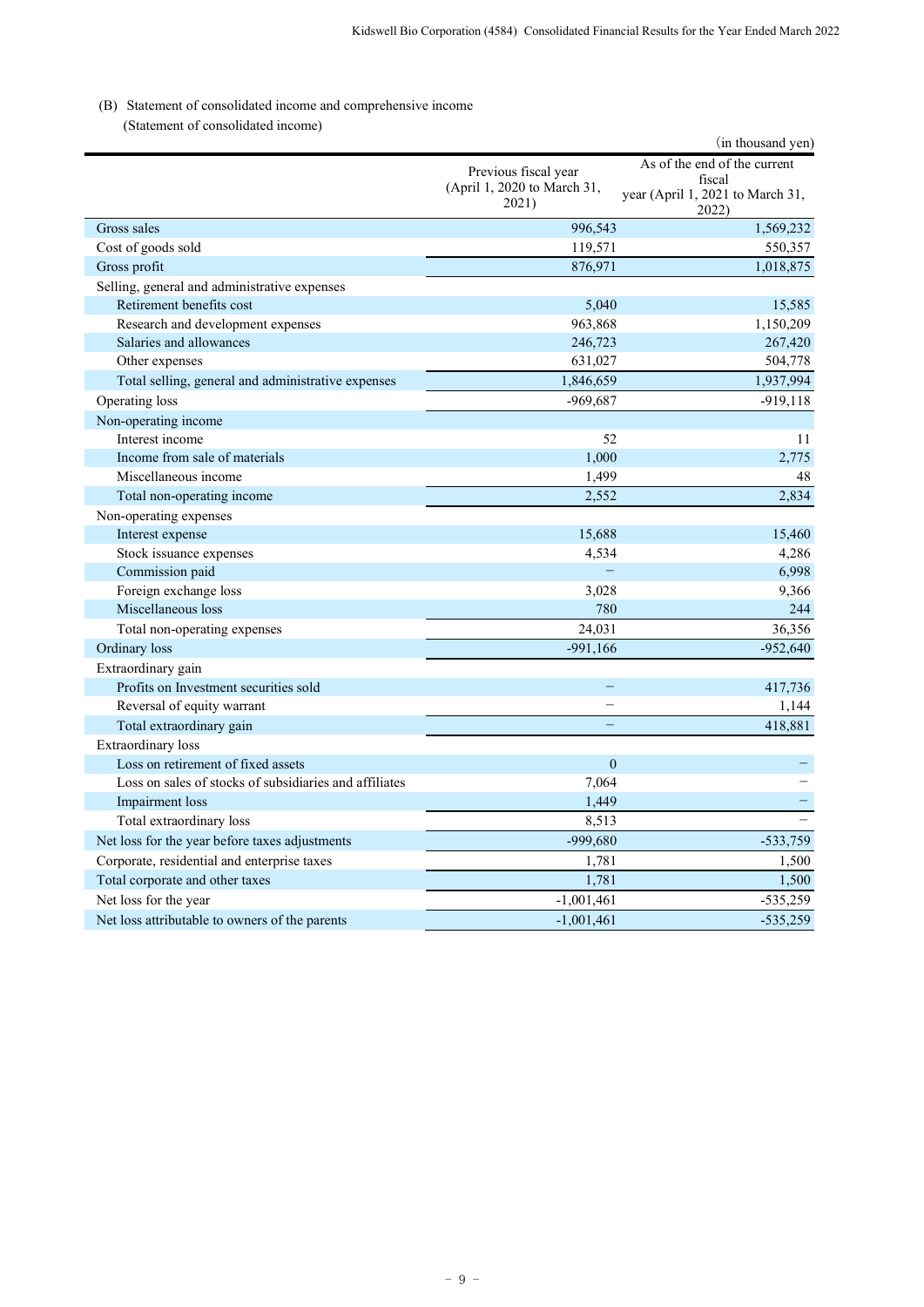(Statement of consolidated comprehensive income)

|                                                                   |                                                              | (in thousand yen)                                                                   |
|-------------------------------------------------------------------|--------------------------------------------------------------|-------------------------------------------------------------------------------------|
|                                                                   | Previous fiscal year<br>(April 1, 2020 to March 31,<br>2021) | As of the end of the current<br>fiscal<br>year (April 1, 2021 to March 31,<br>2022) |
| Net loss for the year                                             | $-1,001,461$                                                 | $-535,259$                                                                          |
| Other comprehensive income                                        |                                                              |                                                                                     |
| Valuation difference on available-for-sale securities             | 224,505                                                      | $-202,965$                                                                          |
| Total other comprehensive income                                  | 224,505                                                      | $-202,965$                                                                          |
| Comprehensive income for the year                                 | $-776,955$                                                   | $-738,224$                                                                          |
| (breakdown)                                                       |                                                              |                                                                                     |
| Comprehensive income attributable to owners of the<br>parent      | $-776,955$                                                   | $-738,224$                                                                          |
| Comprehensive income attributable to non-controlling<br>interests |                                                              |                                                                                     |